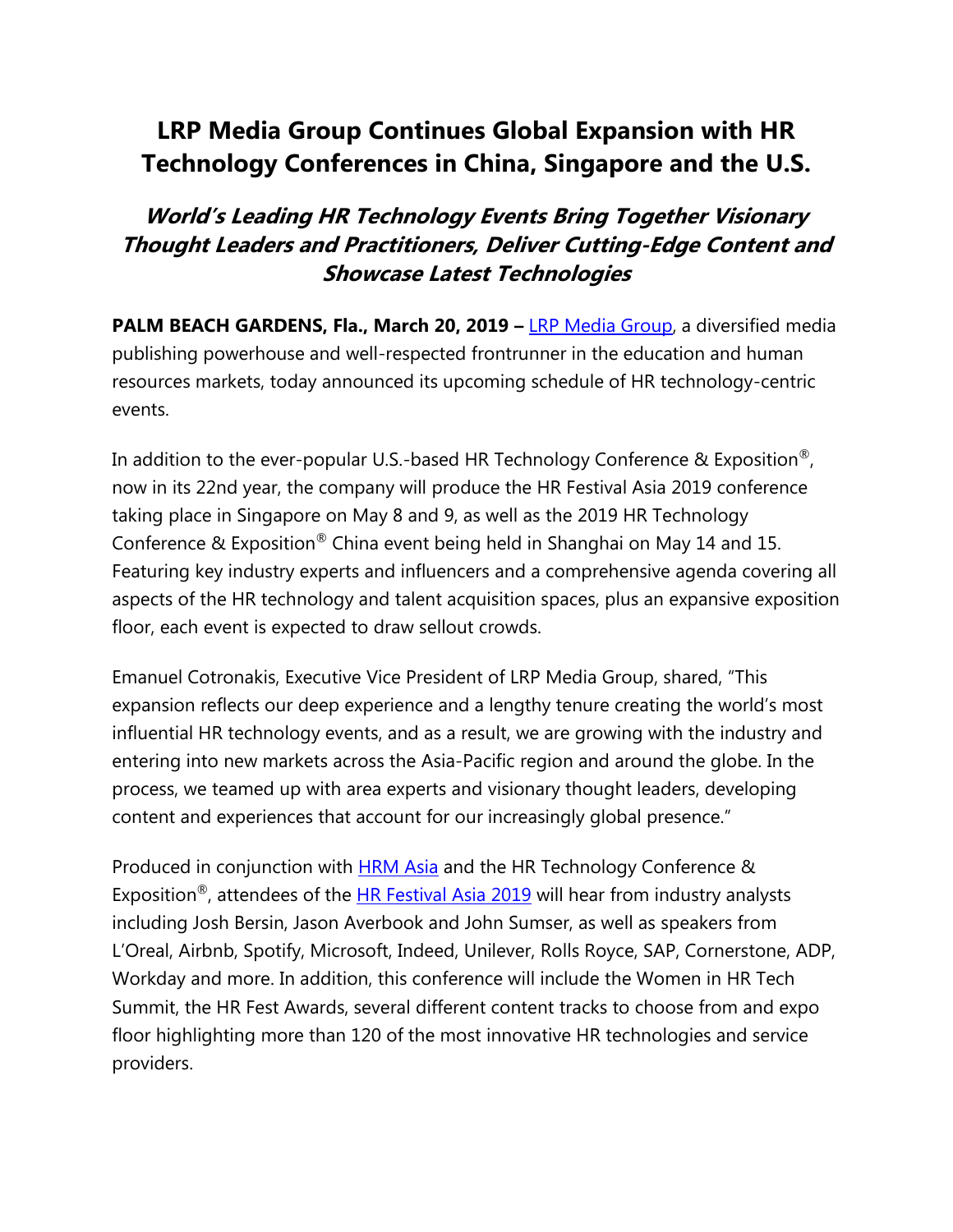LRP Media Group also forged an in-depth relationship with Shanghai DLG Exhibitions & Events (Group) Co., Ltd. to organize the [2019 HR Technology Conference & Exposition](http://www.hrtechchn.cn/en/index.aspx)<sup>®</sup>  $-$  [China,](http://www.hrtechchn.cn/en/index.aspx) which will explore the rapid development of the HR industry in China and feature more than 50 high-quality sessions. Covering topics from big data and people analytics to blockchain and artificial intelligence, prominent speakers include Ram Charan, Honeywell China, Huawei University, ADP, the China Action Learning Institute and Ultimate Software, among others. Attendees will have the opportunity to connect with over 100 HR services, software and consulting firms in the expo hall.

From October 1 – 4, the [HR Technology Conference & Exposition](https://www.hrtechnologyconference.com/)<sup>®</sup> returns to Las Vegas, for four days of real-world education from best-in-field presenters, including opening and closing keynotes from business mogul and star of ABC's "Shark Tank" Barbara Corcoran, and global expert on the future of work Ravin Jesuthasan, respectively. Hailed as the industry's annual not-to-be-missed meeting, the event will include unparalleled networking, more than 450 exhibitors and premium-pass access to Josh Bersin's yearly research report dedicated to the future of HR technology market.

Bersin, who will be speaking at all three events, commented, "I've witnessed the evolution of HR technology for decades, and I believe we're now at a pivotal moment in the market. Increased innovation, coupled with the rise of globalization, is propelling the market forward at warp speed. These conferences will examine the shifts, from a global perspective as well as in the context of each region, offering attendees an indepth look at what's to come for the industry – and their organizations."

Rebecca McKenna, Vice President of Global Events and Publisher of Human Resource Executive® magazine, said, "LRP Media Group's HR Technology Conference & Exposition® events in China, Southeast Asia and North America provide the preeminent global platform to connect workforce technology solutions with technologists and practitioners."

Registration is available at each event's website.

## **About LRP Media Group**

LRP Media Group, founded in 1977 by Kenneth Kahn, is an innovative media giant serving millions of business and education professionals worldwide. Specializing in education administration, education law, education technology, federal employment, human resources, workers' compensation and disability, LRP produces thousands of